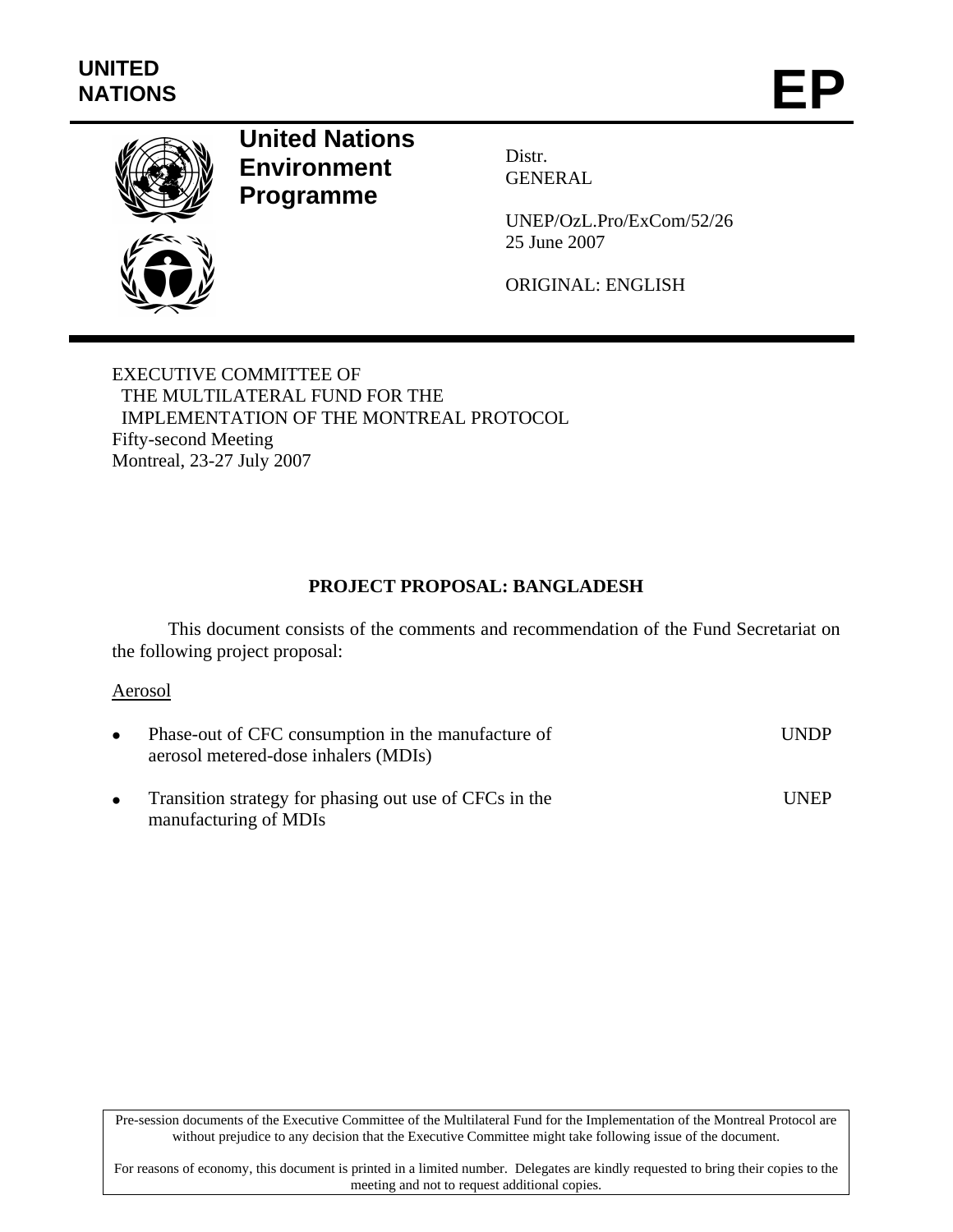# **PROJECT EVALUATION SHEET – NON-MULTI-YEAR PROJECT BANGLADESH**

#### **PROJECT TITLE(S) BILATERAL/IMPLEMENTING AGENCY**

| (a)    | Phase-out of CFC consumption in the manufacture of aerosol metered-dose inhalers | <b>UNDP</b> |
|--------|----------------------------------------------------------------------------------|-------------|
| (MDIs) |                                                                                  |             |
| (b)    | Transition strategy for phasing out use of CFCs in the manufacturing of MDIs     | <b>UNEP</b> |

#### **NATIONAL CO-ORDINATING AGENCY** Department of Environment

Ministry of Environment and Forest

#### **LATEST REPORTED CONSUMPTION DATA FOR ODS ADDRESSED IN PROJECT**

#### **A: ARTICLE-7 DATA (ODP TONNES, 2005, AS OF JUNE 2007)**

| ____ |  |  |
|------|--|--|
|      |  |  |

#### **B: COUNTRY PROGRAMME SECTORAL DATA (ODP TONNES, 2005, AS OF JUNE 2007)**

| ODS             | Subsector/quantity | Subsector/quantity | Subsector/quantity | Subsector/quantity |
|-----------------|--------------------|--------------------|--------------------|--------------------|
| $CFC-11$        | MDI/24.81          |                    |                    |                    |
| $CFC-1$<br>V-12 | MDI/37.00          |                    |                    |                    |

#### **CFC consumption remaining eligible for funding (ODP tonnes)**  $n/a$

| <b>CURRENT YEAR BUSINESS PLAN ALLOCATIONS</b> |     | Funding US \$ million  | Phase-out ODP tonnes |
|-----------------------------------------------|-----|------------------------|----------------------|
|                                               |     | <b>UNDP: 1.803.000</b> | 48.                  |
|                                               | (b, | UNEP:                  |                      |

| <b>PROJECT TITLE:</b>                               | (a)       | (b)      |
|-----------------------------------------------------|-----------|----------|
| ODS use at enterprise (ODP tonnes):                 |           |          |
| ODS to be phased out (ODP tonnes):                  | 76.3      | $\Omega$ |
| ODS to be phased in (ODP tonnes):                   | $\Omega$  | 0        |
| Project duration (months):                          | 48        | 48       |
| Initial amount requested (US \$):                   | 4,089,527 | 235,000  |
| Final project costs (US \$):                        |           |          |
| <b>Incremental Capital Cost:</b>                    |           |          |
| Contingency (10 %):                                 |           |          |
| <b>Incremental Operating Cost:</b>                  |           |          |
| <b>Total Project Cost:</b>                          |           |          |
| Local ownership (%):                                | 100 %     |          |
| Export component (%):                               | 5 %       |          |
| Requested grant (US \$):                            |           |          |
| Cost-effectiveness (US \$/kg):                      | 54        |          |
| Implementing agency support cost (US \$):           |           |          |
| Total cost of project to Multilateral Fund (US \$): |           |          |
| Status of counterpart funding (Y/N):                |           |          |
| Project monitoring milestones included (Y/N):       | Y         |          |
|                                                     |           |          |

| <b>SECRETARIAT'S RECOMMENDATION</b> | For individual consideration |
|-------------------------------------|------------------------------|
|-------------------------------------|------------------------------|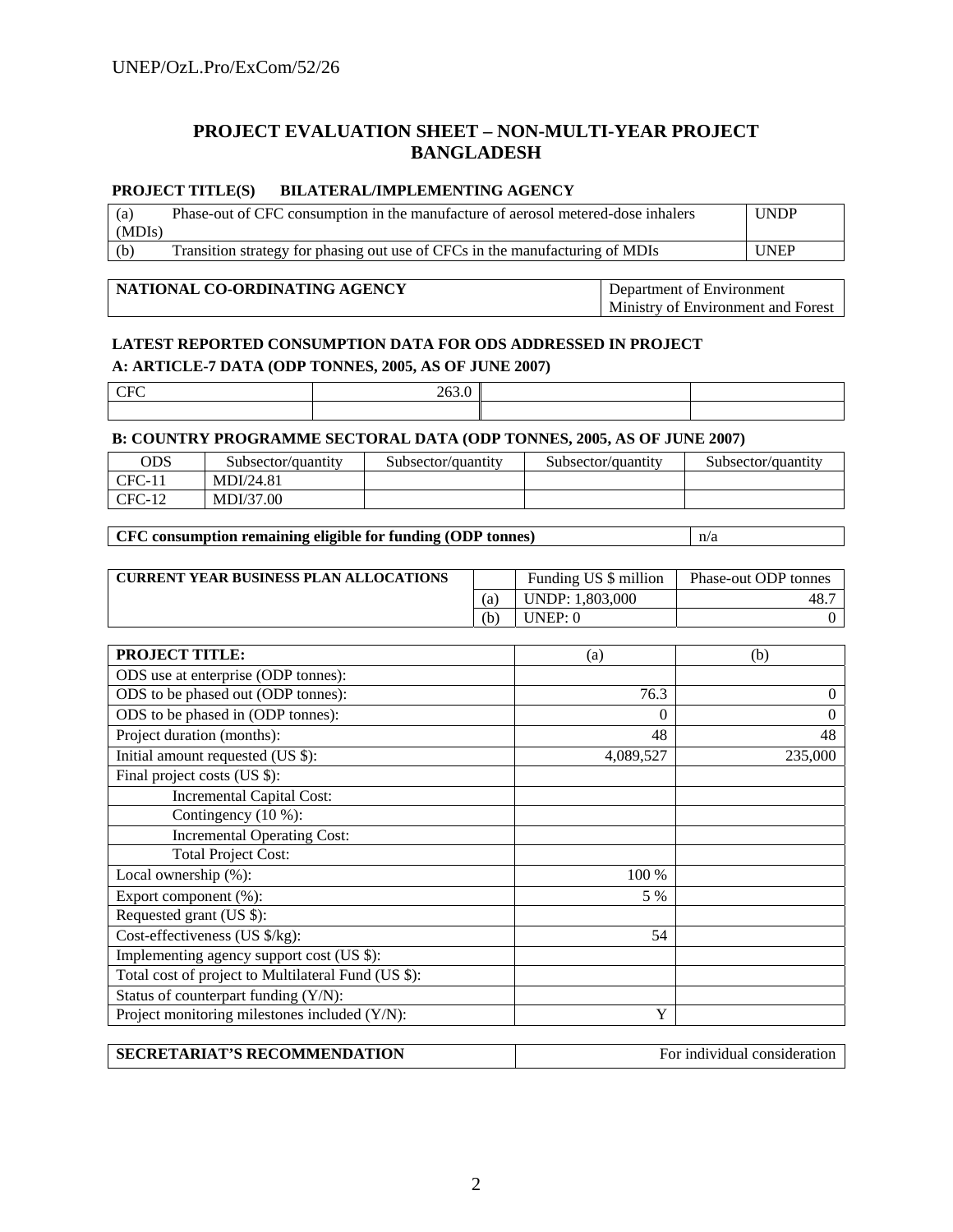# **PROJECT DESCRIPTION**

1. On behalf of the Government of Bangladesh, UNEP has submitted the national strategy for the phase-out of CFCs in metered dose inhalers (MDIs) in Bangladesh, and UNDP has submitted an investment project proposal for the phase-out of 76.3 ODP tonnes of CFC-11 and CFC-12 used in the manufacture of MDIs, for consideration by the Executive Committee at its 52nd Meeting.

## Background

2. At its 49th Meeting, the Executive Committee considered a policy paper prepared by the Secretariat on options for addressing the situation of countries referred to in decision XVII/14 (UNEP/OzL.Pro/ExCom/49/39). The paper examined the specific circumstances of some Article 5 Parties with manufacturing plants for MDIs that might be at serious risk of not meeting the 85 per cent reduction in CFC consumption in 2007. Following a discussion, the Executive Committee decided, *inter alia*, to request the Government of Bangladesh to submit to the  $50<sup>th</sup>$  Meeting a proposal for the development of a transition strategy for the phase-out of CFC-based MDIs (decision 49/33 (b)).

3. At the 50th Meeting of the Executive Committee, on behalf of the Government of Bangladesh, UNEP submitted a request for the formulation of a transition strategy for MDIs, pursuant to decision 49/33(b). During the Meeting, it was suggested that the amount of US \$60,000 originally requested by UNEP should be shared equally between UNDP and UNEP for project preparation for the phase-out of CFCs in the MDI sector. Accordingly, the Executive Committee decided to approve US \$30,000 for the formulation of an MDI transition strategy by UNEP and, taking into account the exceptional circumstances of Bangladesh, to approve US \$30,000 for the preparation of a project for the phase-out of CFCs in the MDI sector by UNDP. Funding for these activities was approved on the understanding that: "The Government would sign the project document with UNDP for the national ODS phase-out plan (NPP) and commence implementation of activities in other sectors that would result in reductions of CFC consumption, and that the transition strategy would be developed taking into account decision XVIII/16 of the Eighteenth Meeting of the Parties" (decisions 50/19 and 50/20).

### Sector background

4. Of the 150 million inhabitants of Bangladesh, approximately 30 million patients suffer from asthma and chronic obstructive pulmonary disease (COPD) in the country. However, only 10 per cent of patients, mainly located in urban areas, have access to MDIs. Most of the population in Bangladesh resides in rural areas where more affordable but less preferable treatments are used, such as oral medication and injectable treatment.

5. The MDI, as therapeutic treatment for asthma and COPD, is relatively new in Bangladesh. The first CFC-MDI was only developed and launched in 1997, with production reaching 507,000 units. The demand for MDIs in Bangladesh is satisfied primarily by the following three locally-owned manufacturing enterprises:

(a) Beximco Pharmaceutical: The company began manufacturing CFC-MDIs in 1997, with the production of 270,000 salbutamol and salmeterol MDIs. Currently, the company has a production capacity of 2.4 million MDIs per year based on a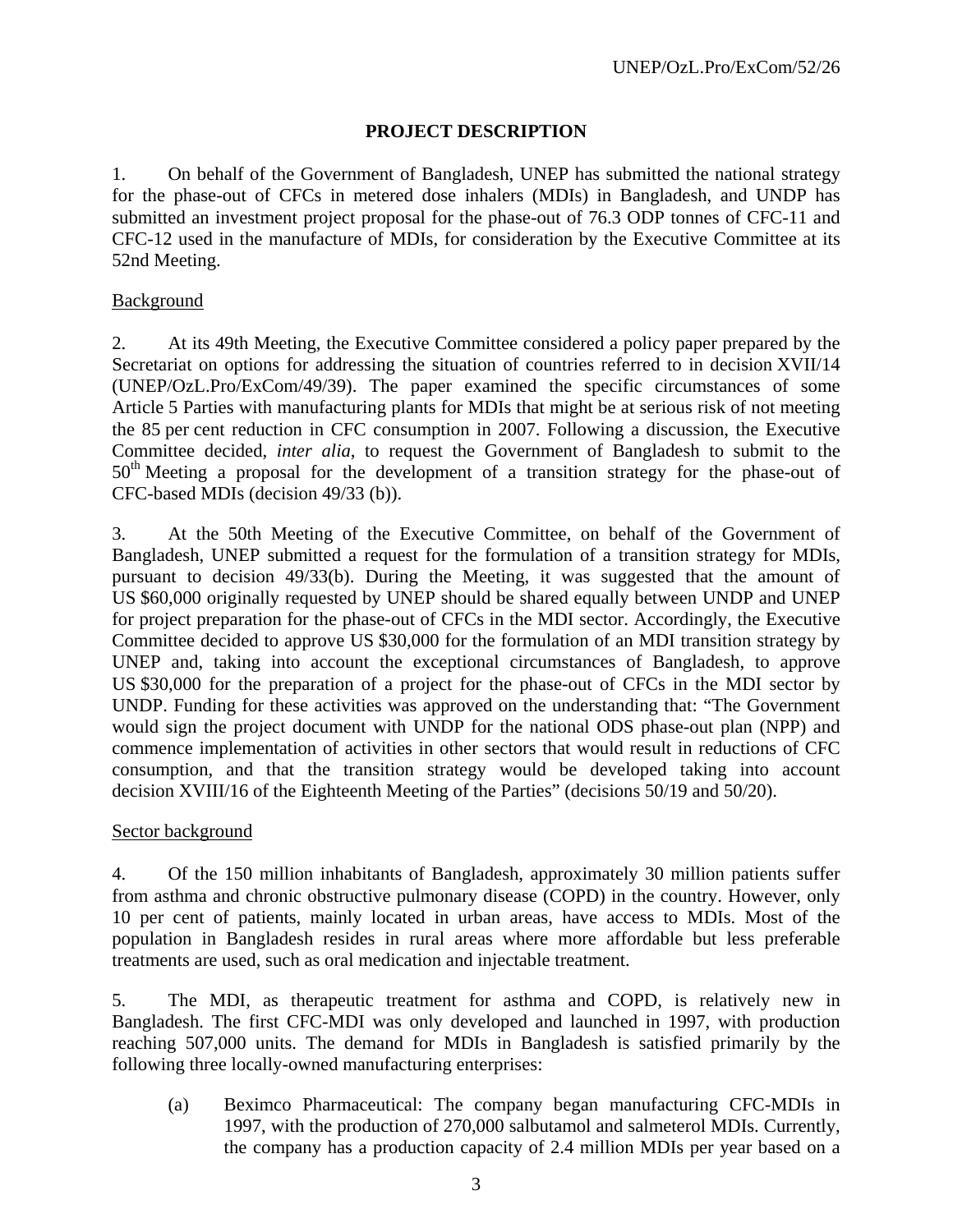single production line, and produces MDIs with over ten different active ingredients. Since 2002, Beximco has manufactured salbutamol CFC-MDIs for GlaxoSmithKline (680,000 MDIs produced in 2006); and since 2006 for Eskayef (30,000 MDIs). In 2006, Beximco invested in the development of HFA salbutamol and beclomethasone MDIs through collaboration with Bespak, United Kingdom;

- (b) Square Pharmaceutical: The company began manufacturing CFC-MDIs in 1997 with the production of 240,000 salbutamol, beclomethasone and salmeterol MDIs, and currently produces MDIs with over nine different active ingredients. The MDI formulation technology has been based on in-house research work. In 2002, Square began producing dry powder inhalers (DPIs) that were developed by the enterprise. Currently, the company manufactures single dose (capsule) DPIs of salbutamol, and salmeterol plus fluticasone;
- (c) Acme Pharmaceutical: The company began manufacturing CFC-MDIs in 2004 with the production of 100,000 salbutamol, beclomethasone and salmeterol MDIs. In 2006, a total 250,000 MDIs were produced with four different active ingredients. Also in 2006, Acme produced 210,000 DPIs with four different active ingredients (salbutamol, salmeterol, salmeterol plus fluticasone and beclomethasone).

| <b>Active ingredient</b> | <b>Beximco</b> |           |           | <b>Square Pharmaceutical</b> |         |         | Acme    |         |         |
|--------------------------|----------------|-----------|-----------|------------------------------|---------|---------|---------|---------|---------|
|                          | 2004           | 2005      | 2006      | 2004                         | 2005    | 2006    | 2004    | 2005    | 2006    |
| Salbutamol               | ,225,437       | 1,167,517 | ,300,000  | 276,000                      | 325,000 | 388,500 | 57,082  | 92,197  | 181,188 |
| Salbutamol+ipratropium   |                | 30.724    | 25,000    |                              | 52,500  | 105,000 |         |         |         |
| Levosalbutamol           |                |           | 20,000    |                              |         | 15,000  |         |         |         |
| Beclomethasone           | 101,128        | 104,462   | 95,000    | 125,000                      | 160,000 | 199,500 | 22,463  | 13,411  | 20,842  |
| Salmeterol               | 47,590         | 36,869    | 40,000    | 31,500                       | 52,500  | 21,000  | 21,233  | 7,864   | 15,417  |
| Salmeterol+fluticasone   | 41.641         | 47,930    | 85,000    | 10,000                       | 32,000  | 32,000  |         | 15,575  | 22,568  |
| Ciclesonide              |                |           | 28,000    | 24,000                       |         | 33,000  |         |         |         |
| Budesonide               | 17.846         |           |           | 42,000                       | 43,000  | 31,500  |         |         |         |
| Ipratropium              |                | 6.145     |           |                              | 33,000  | 10,500  |         |         |         |
| Triotropium              |                |           | 3.000     |                              |         |         |         |         |         |
| <b>Total MDIs</b>        | 1,433,642      | 1,393,647 | 1,596,000 | 508,500                      | 698,000 | 836,000 | 100.778 | 129,047 | 240,015 |
| $CFC (ODP tonnes)*$      | 49.5           | 44.2      | 52.9      | 10.3                         | 14.3    | 17.3    | 2.5     | 3.3     | 6.1     |

6. Production levels of CFC-MDIs in Bangladesh over the 2004-2006 period by active ingredient are shown in the table below:

\* In 2006, 13.6 and 0.6 ODP tonnes of CFCs were used by Beximco for the production of MDIs for GlaxoSmithKline and Eskayef respectively.

7. Only some 127,900 HFA seretide MDIs and 26,427 seretide multi-dose dry powder inhalers (DPIs) are imported into the country.

#### National strategy for the phase-out of CFC-based MDIs

8. Of the total current CFC-MDI production in Bangladesh, MDIs containing salbutamol, beclomethasone, salbutamol plus ipratropium, and salmeterol plus fluticasone represent over 90 per cent of the total production. Therefore, the Government of Bangladesh, together with the three manufacturing companies, the Drug Regulatory Agency, the Lung Association and the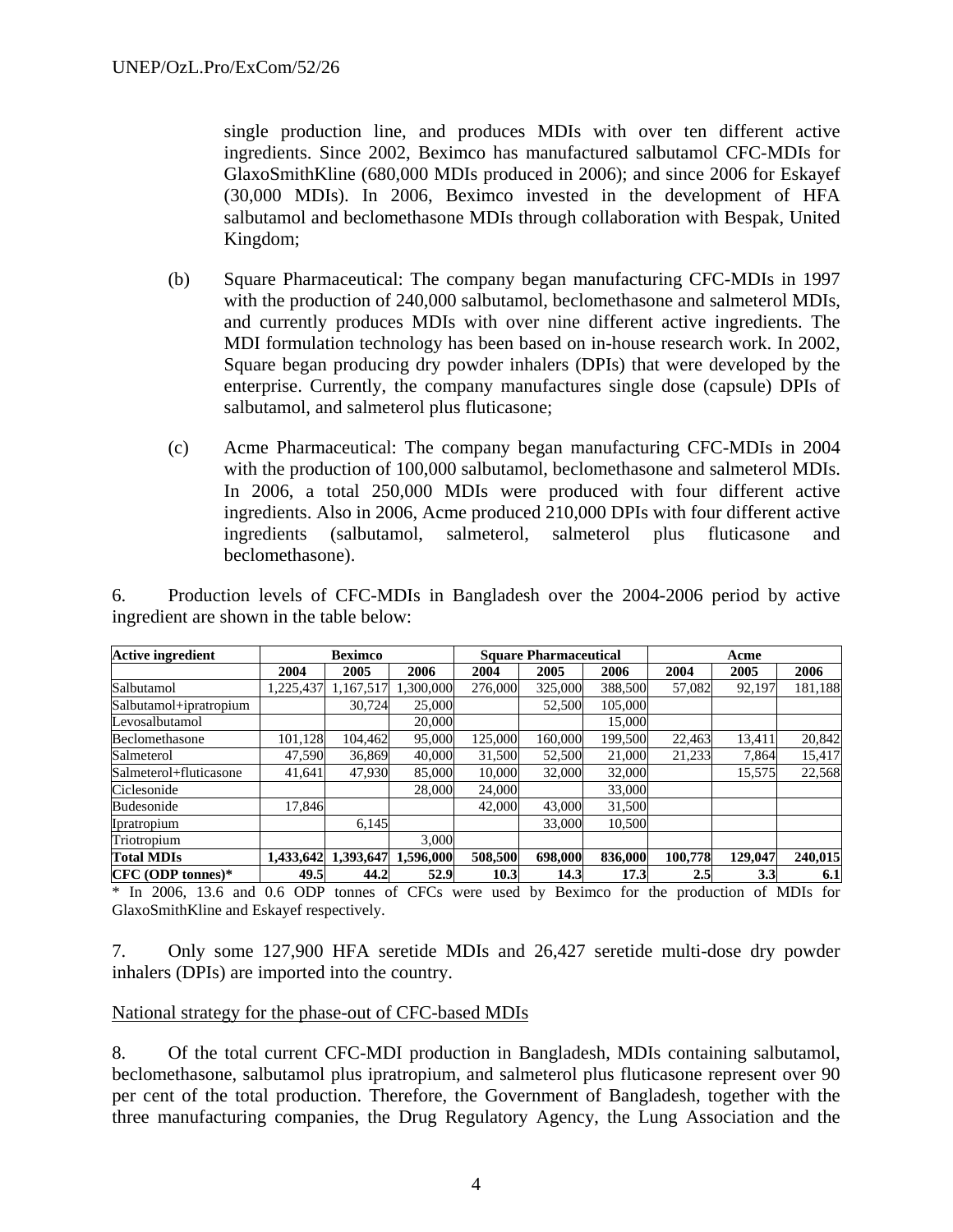medical community, decided to only convert these MDIs to HFA propellant, based on the following criteria:

- (a) The specific needs of the patients in regard to their characteristics and demographic distribution;
- (b) The efforts and resources invested during the last few years in introducing the use of MDIs, and the resulting familiarity of existing patients with the MDI;
- (c) The CFC-MDIs currently manufactured by the three companies, the existing experience and skills of the personnel in the companies; and the maturity and established commercialization of HFA-MDI technology;
- (d) The poor experience with the use of DPIs, the problems that these products are presenting, the difficulties that patients are having with these devices, and the higher development costs of multi-dose DPIs.

9. The Government of Bangladesh is proposing to implement the transition strategy with adequate awareness activities for enhancing MDI use and regulations aligned to the phase-out timing by the industry. The main elements of the strategy include:

- (a) Implementing the investment project to phase out CFCs used for the production of MDIs by the three locally-owned manufacturing enterprises;
- (b) Designing and implementing regulations to facilitate the phase-out of CFCs used in the production of MDIs and also to promote the adoption of non-CFC alternatives;
- (c) Implementing awareness and capacity building among relevant stakeholders on the adoption of CFC-free alternatives; and
- (d) Designing and implementing monitoring and verification protocols to confirm and report on status of CFC phase-out in the MDI subsector.

10. The rationale for developing DPI single dose products in Bangladesh was to cover the needs of a specific group of elderly patients who have coordination difficulties when it comes to applying MDI products, but not with the intention to replace CFC-MDIs as therapeutic treatment for asthma and COPD for all patients. However, doctors still prefer MDIs because of their ease of use and the effectiveness with which the formulation reaches the patients' respiratory system. DPIs are found to produce throat irritation and coughing, which affect the product's effectiveness.

11. Due to non-availability of non-CFC formulations for ipratropium bromide, triotropium and salmeterol combination, these MDIs have not been considered for product development in the project. The future need for these products was discussed with the Government of Bangladesh and the Lung Foundation. As a result, it has been decided to allow stockpiling of 45.4 ODP tonnes of CFCs for the continued production of MDIs for a three-year period starting in 2010 as shown in the table below. It is expected that the conversion process would be undertaken by the industry in Bangladesh as soon as feasible conversion options are available for these formulations.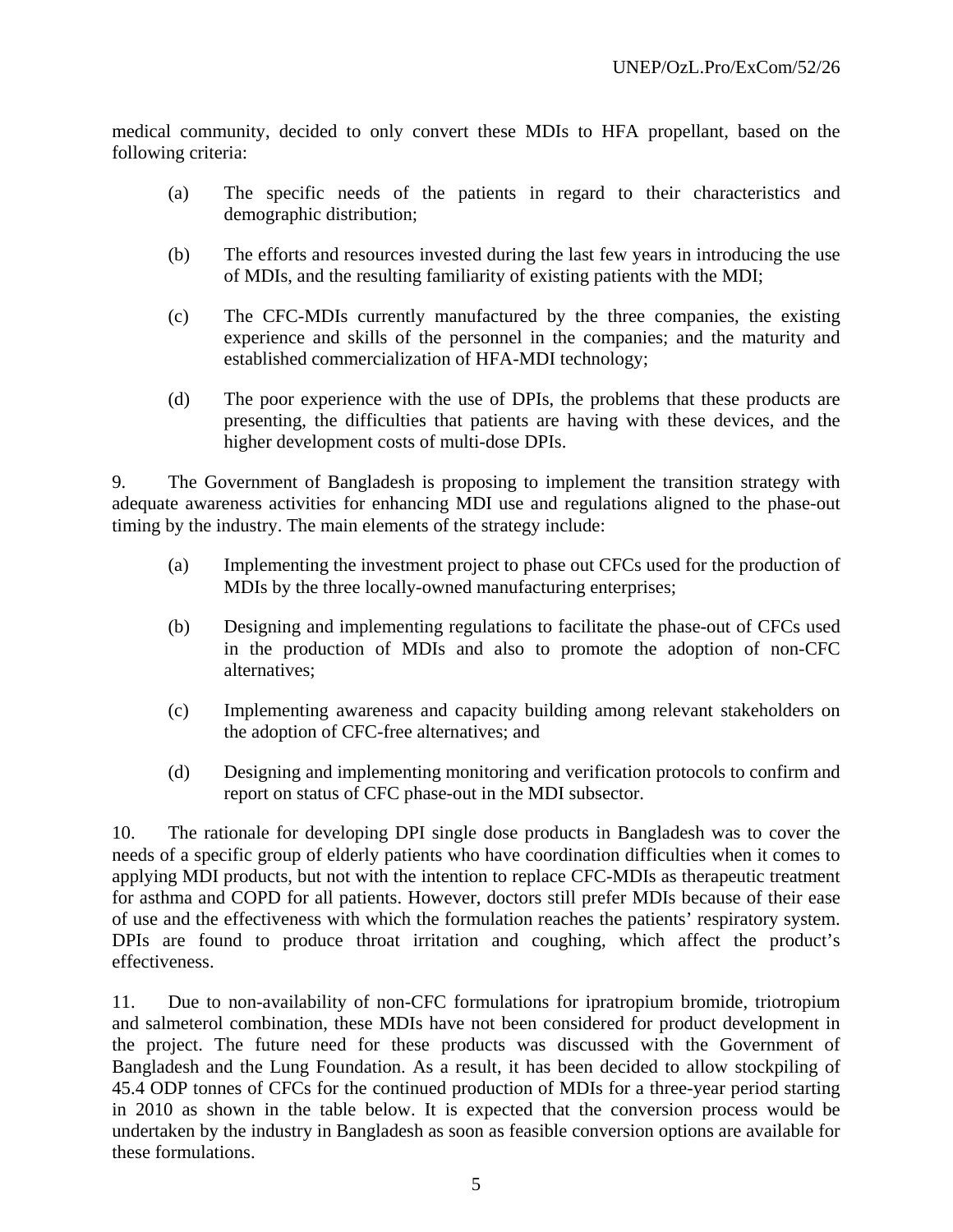| Company      | <b>Products</b>                                      | <b>CFC</b> (ODP tonnes) |
|--------------|------------------------------------------------------|-------------------------|
| Beximco      | Salmeterol, ipratropium bromide, triotropium bromide | 22.43                   |
| Square       | Salmeterol, ipratropium bromide, triotropium bromide | 17.84                   |
| Acme         | Salmeterol, ipratropium bromide                      | 5.11                    |
| <b>Total</b> |                                                      | 45.38                   |

12. The estimated cost of the transition strategy (excluding agency support costs), to be implemented by UNEP, is presented in the table below:

| <b>Activity</b>                              | Cost (US \$) |
|----------------------------------------------|--------------|
| Awareness                                    | 150,000      |
| Design and implementation of regulations     | 30,000       |
| Project management, monitoring and reporting | 55,000       |
| <b>Total</b>                                 | 235,000      |

# Project description

13. The production of MDIs at the three manufacturing plants utilizes the pressure filling process. CFC-11 is used for the preparation of a suspension slurry of the active ingredient to facilitate filling the precise quantity into the open aerosol container, after which the MDI container is closed with the aerosol metering valve, and the CFC-12 (as the propellant) is injected into the container under pressure through the metering valve.

14. Replacement equipment for the use of HFA propellant can be installed beside the existing equipment and, therefore, expansion of the production facilities will not be required. Beximco is requesting retroactive funding of US \$107,746 for equipment already purchased for the production of HFA-MDIs in addition to US \$281,240 for new additional equipment including a pressure vessel to allow for single-stage filling of salmeterol plus fluticasone. Equipment costs for Square (US \$514,183) and Acme (US \$467,783) include the procurement of suspension pressure vessels, pumps and ancillary equipment. Installation of the equipment needed for the conversion will be conducted by a reputable provider of aerosol equipment. Given that GlaxoSmithKline and Eskayef are only marketing products produced by Beximco, these two companies have not been included in the project.

15. The project proposes that a third party company will provide technical assistance for the development of the formulation for each specific drug molecule and strength, and transfer the technology to each one of the three MDI manufacturing enterprises. These enterprises will then use their own staff to adapt to the new technology with the supervision of the service provider's technical expert. This approach will represent significant savings on the cost of product development. For all the other products it is expected that only one formulation per product will be purchased for the three companies. Additional funding is being requested for the development of salbutamol and beclomethasone for Square and Acme since sharing these two HFA formulations that were developed for Beximco were not part of the agreement with the technology provider. The total cost for product development amounts to US \$2,009,507, with the following breakdown: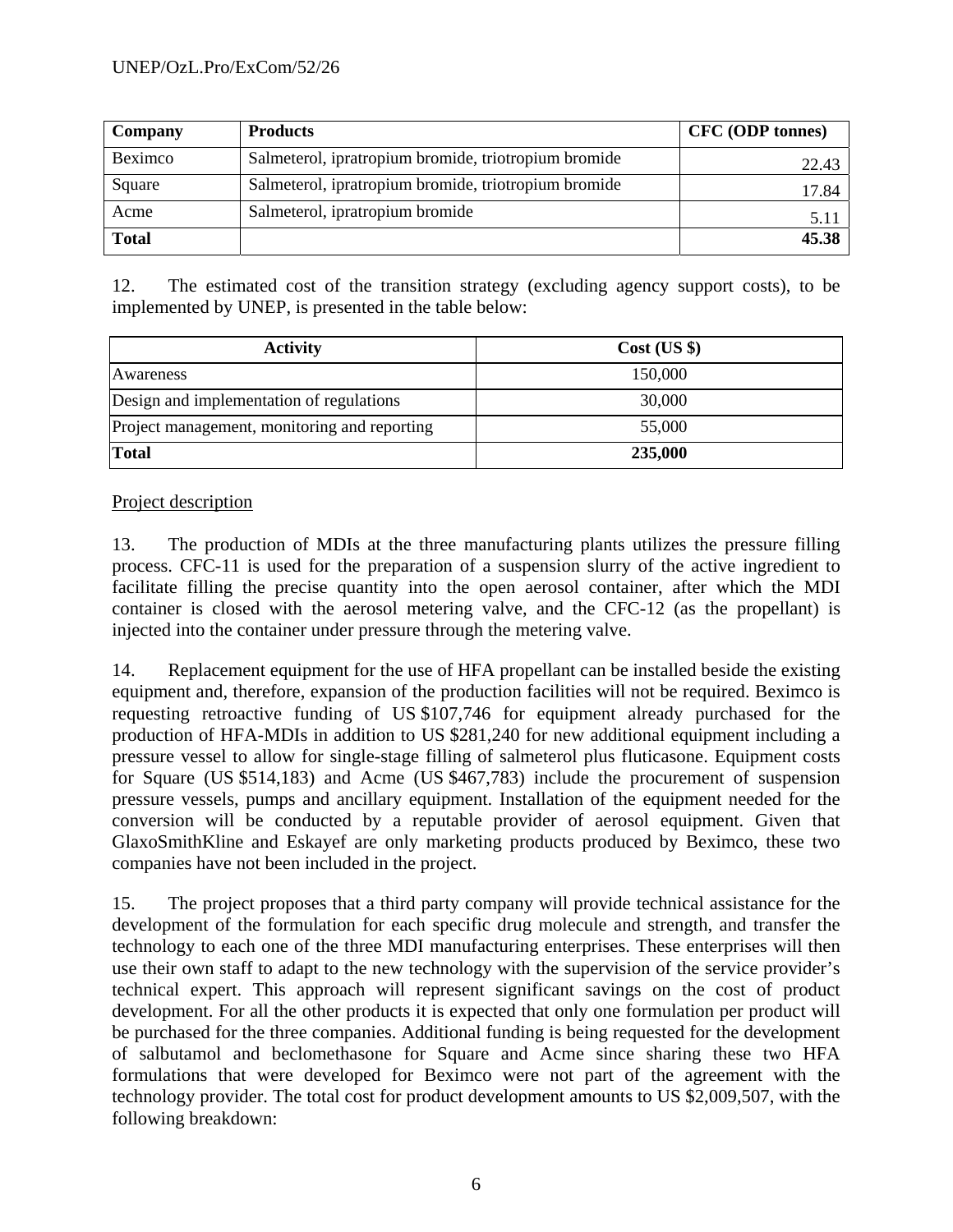|                          | <b>Retroactive</b> | Development | <b>Transfer cost (US\$)</b> | <b>Total cost</b> |         |           |
|--------------------------|--------------------|-------------|-----------------------------|-------------------|---------|-----------|
| <b>Active ingredient</b> | (US\$)             | cost (US\$) | <b>Beximco</b>              | <b>Square</b>     | Acme    | (US\$)    |
| Salbutamol               | 117,697            | 154,675*    |                             | 40,000            | 40,000  | 352,372   |
| Salbutamol+ipratropium   |                    | 242,675     | 45,000                      | 45,000            | 45,000  | 377,675   |
| Salmeterol+fluticasone   |                    | 242,675     | 45,000                      | 45,000            | 45,000  | 377,675   |
| Beclomethasone           | 113,380            | 128,055*    |                             | 35,000            | 35,000  | 311,435   |
| Ipratropium              |                    | 132,675     | 30,000                      | 30,000            | 30,000  | 222,675   |
| Ciclesonide              |                    | 262,675     | 35,000                      | 35,000            | 35,000  | 367,675   |
| Total                    | 231,077            | 1,163,430   | 155,000                     | 230,000           | 230,000 | 2,009,507 |

(\*) Development costs for Square and Acme.

16. In the case of the salbutamol plus ipratropium, there is currently no suitable HFA-MDI approved. It is expected that the development of formulations for these MDIs will take approximately one year. During this time there will be a need for consultation with suitably experienced experts to advise the technical staff at the companies on the technical aspects of this project.

17. Incremental operating costs, calculated on the basis of the difference in prices between CFCs and HFC-134a, and the increased costs of canister, metering valve and actuator, have been estimated at US \$693,926 for a two-year period.

18. The total overall cost of the phase-out of CFCs used in the manufacture of MDIs in Bangladesh has been estimated at US \$4,089,527 (excluding the MDI transition strategy at US \$235,000) with a cost-effectiveness of US \$54.00/kg. The project cost breakdown is presented below:

MDI transition strategy US \$265,550 Capital costs US \$1,508,047 Technology transfer US \$2,009,507 Operating costs US \$571,972

# **SECRETARIAT'S COMMENTS AND RECOMMENDATION**

### **COMMENTS**

19. The Secretariat reviewed the national strategy for the phase-out of CFCs in MDIs in Bangladesh and the investment phase-out project in light of:

- (a) The MDI policy papers considered by the Executive Committee at its 37th Meeting (UNEP/OzL.Pro/ExCom/37/58), 49th Meeting (UNEP/OzL.Pro/ExCom/49/39) and 51st Meeting (UNEP/OzL.Pro/ExCom/51/39);
- (b) The MDI phase-out projects so far approved for Cuba (UNEP/OzL.Pro/ExCom/41/33 and paragraphs 4 to 17 of document UNEP/OzL.Pro/ExCom/46/19), Uruguay (UNEP/OzL.Pro/ExCom/43/44) and Egypt (UNEP/OzL.Pro/ExCom/50/29);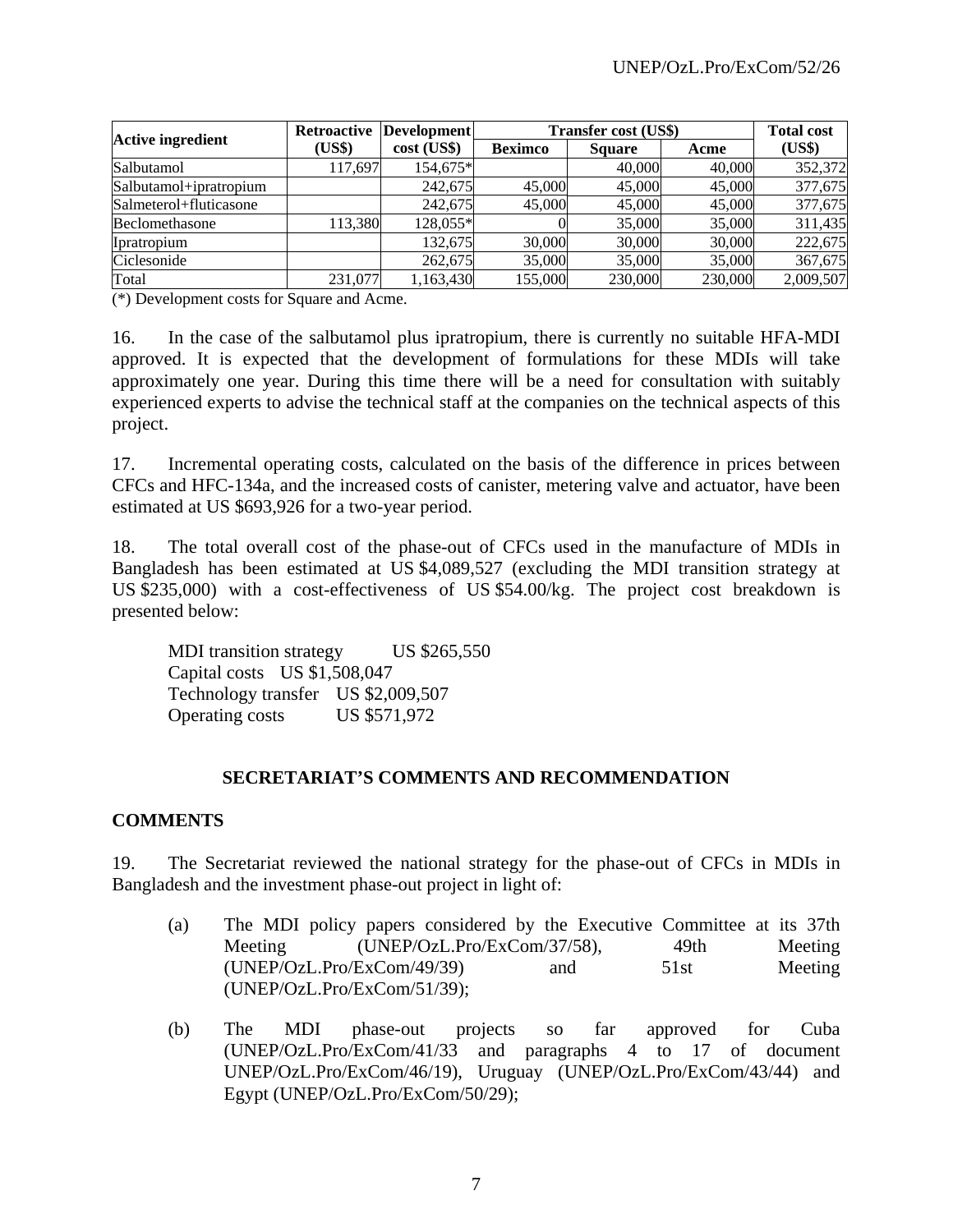(c) The NPP for Bangladesh (UNEP/OzL.Pro/ExCom/42/25) approved by the Executive Committee at its 42nd Meeting at a cost of US \$1,355,000 plus agency support costs of US \$119,775 for UNDP as the lead implementing agency and UNEP as cooperating agency (decision 42/19). The NPP also included an Agreement between the Government of Bangladesh and the Executive Committee.

# Selection of alternative technology

20. According to the 2006 Medical Technical Options Committee report, single-dose DPIs may have a role in some countries because they require simple manufacturing technology, and can provide the opportunity to purchase a small number of doses at an affordable cost. Though there are concerns regarding the aggregation of particles in a hot and humid climate, they have been generally found to be effective. Noting the relatively simple technology involved in manufacturing DPIs and their potentially low cost, the Secretariat pointed out that the extended use of these devices would appear to be a cost-effective alternative in Bangladesh for the following reasons:

- (a) There are 30 million patients who suffer from asthma and COPD. Less than 3.5 million MDIs are manufactured annually;
- (b) As reported in the proposal, most of the population of Bangladesh resides in rural areas where more affordable but less preferable treatments are used. In these areas, oral medication and injectable treatment are the most common ones in the control of asthma and COPD;
- (c) Considering that the annual per capita income in the country is around US \$400 access to MDI treatment would be limited to a small portion of the population. As reported in the MDI transition strategy, in the last two years non-CFC MDIs have been sold at higher prices than CFC MDIs.
- (d) Based on these observations, it would have been expected that the project would have addressed the issues concerning the low level of acceptance of the DPIs in Bangladesh.
- 21. On this issue, UNDP and UNEP indicated that:
	- (a) The use of DPIs as an alternative to CFC-MDIs was discussed with the enterprises in Bangladesh, two of which currently have a range of DPIs. It was determined that the DPI option does not represent a viable replacement for all the MDIs in use in the country. MDIs were also preferred over other medications for the efficacy, ease of use and affordability;
	- (b) The MDI is a treatment that has been recently introduced in Bangladesh as a step towards properly treating patients with an affordable and easily used product. Although the cost of the MDI is approximately US \$2.00, the Government purchases MDIs and provides them free of charge to the population. In this regard, access to the use of MDIs is not limited to those who can afford it;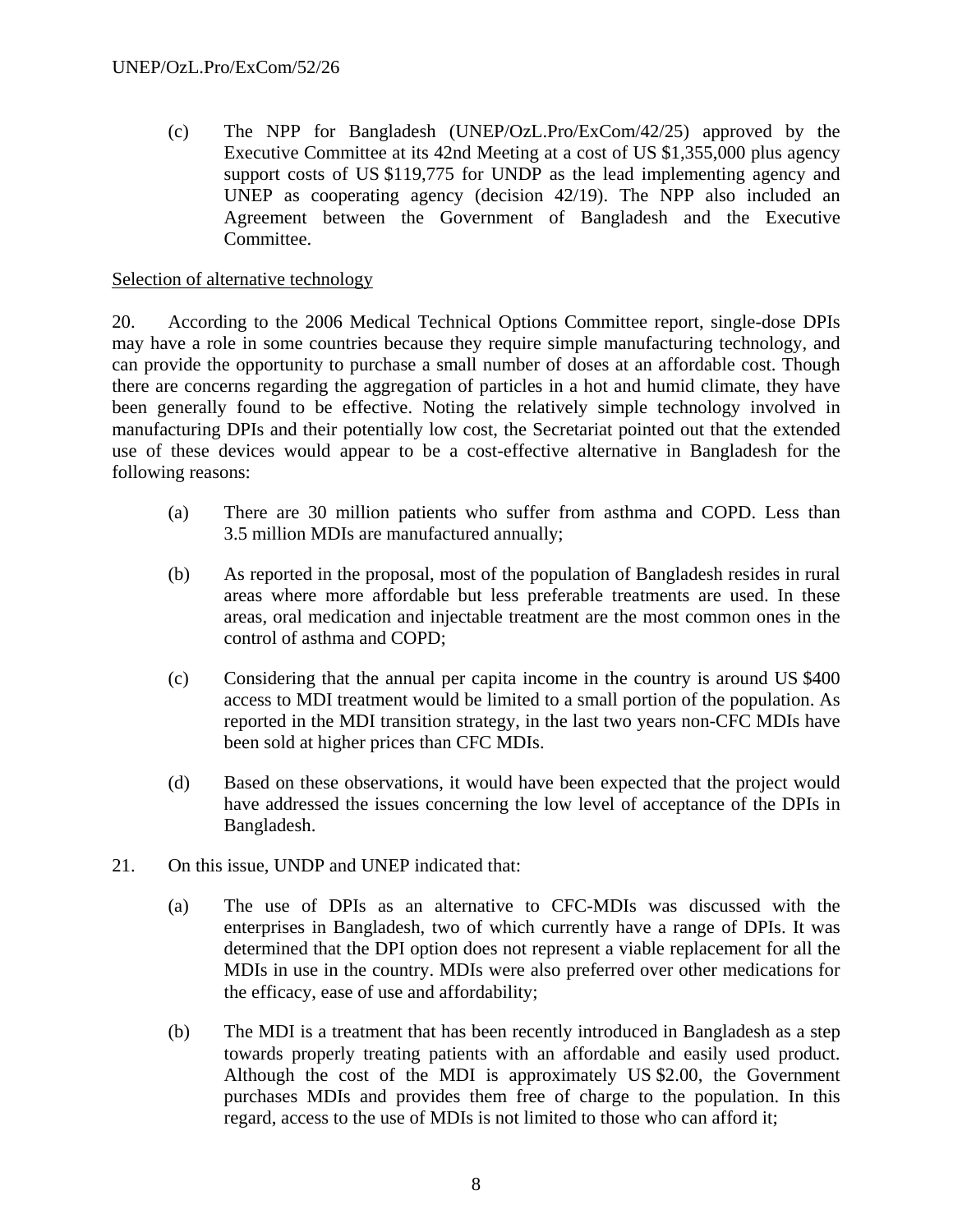(c) The low production number of MDIs compared to the number of patients is because acceptance by patients is still being built and it will take some time before the products penetrate into rural areas.

### Adjustment from the funding approved for the NPP for Bangladesh

22. In the context of the Executive Committee agreement on strategic planning (decision 33/54), the Committee agreed at its 35th Meeting that further funding must be predicated on a commitment by the country to achieve sustainable permanent aggregate reductions in consumption and production, as relevant. The Committee also acknowledged that some future years' reported consumption may go above or below the levels that result from the agreed calculation, if consumption numbers go above the resulting levels, such increases in consumption would not be eligible for funding. The resulting numbers represent maximum residual ODS that the Fund will pay to reduce, and existing Fund guidance related to eligibility of projects would be maintained in all respects (decision 35/57).

23. Based on decision 35/57, the Government of Bangladesh selected Option 2 as the starting point for determining the sustained reduction in CFC consumption in Bangladesh. Accordingly, the NPP for Bangladesh was approved for the phase-out of 260.5 ODP tonnes, representing the total remaining consumption eligible for funding (Annex VIII of document UNEP/OzL.Pro/ExCom/42/54). Since the remaining eligible consumption has already included the amount of CFCs that was used for manufacturing MDIs, the NPP should be adjusted accordingly to avoid double counting. For the calculation of this adjustment, the Secretariat notes as follows:

- (a) In 2003, over 39.0 ODP tonnes of CFCs were used for the production of CFC-MDIs by two manufacturing plants: Beximco and Square. In 2004, this consumption increased to 62.3 ODP tonnes and one additional manufacturing plant, Acme, started production of MDIs.
- (b) The NPP for Bangladesh was approved in early 2004. The cost of the NPP for Bangladesh (as well as for the majority of the NPPs for non-LVC countries) was calculated on the basis of a cost-effectiveness value of US \$5.00 per kg of CFC used in the refrigeration servicing sector.

24. Therefore, the NPP for Bangladesh would need to be adjusted to reflect a CFC consumption of 198.2 ODP tonnes of CFCs (which excludes 62.3 ODP tonnes of CFCs used in the MDI sub-sector) and a reduction of US \$311,500 in the overall funding level (i.e., based on a CFC consumption of 62.3 ODP tonnes and a cost-effectiveness value of US \$5.00/kg). Also, on the basis of decision 35/57 (i.e., commitment by the country to achieve sustainable permanent aggregate reductions in consumption and production, as relevant), the level of CFC consumption in the MDI sub-sector in Bangladesh that might be considered as eligible for funding is 62.3 ODP tonnes. UNDP advised the Secretariat that it was still discussing this issue and was also having consultations with the Government of Bangladesh.

### Scope and cost of the national strategy

25. In regard to the transition strategy for the phase-out of CFCs in MDIs, the Secretariat pointed out that: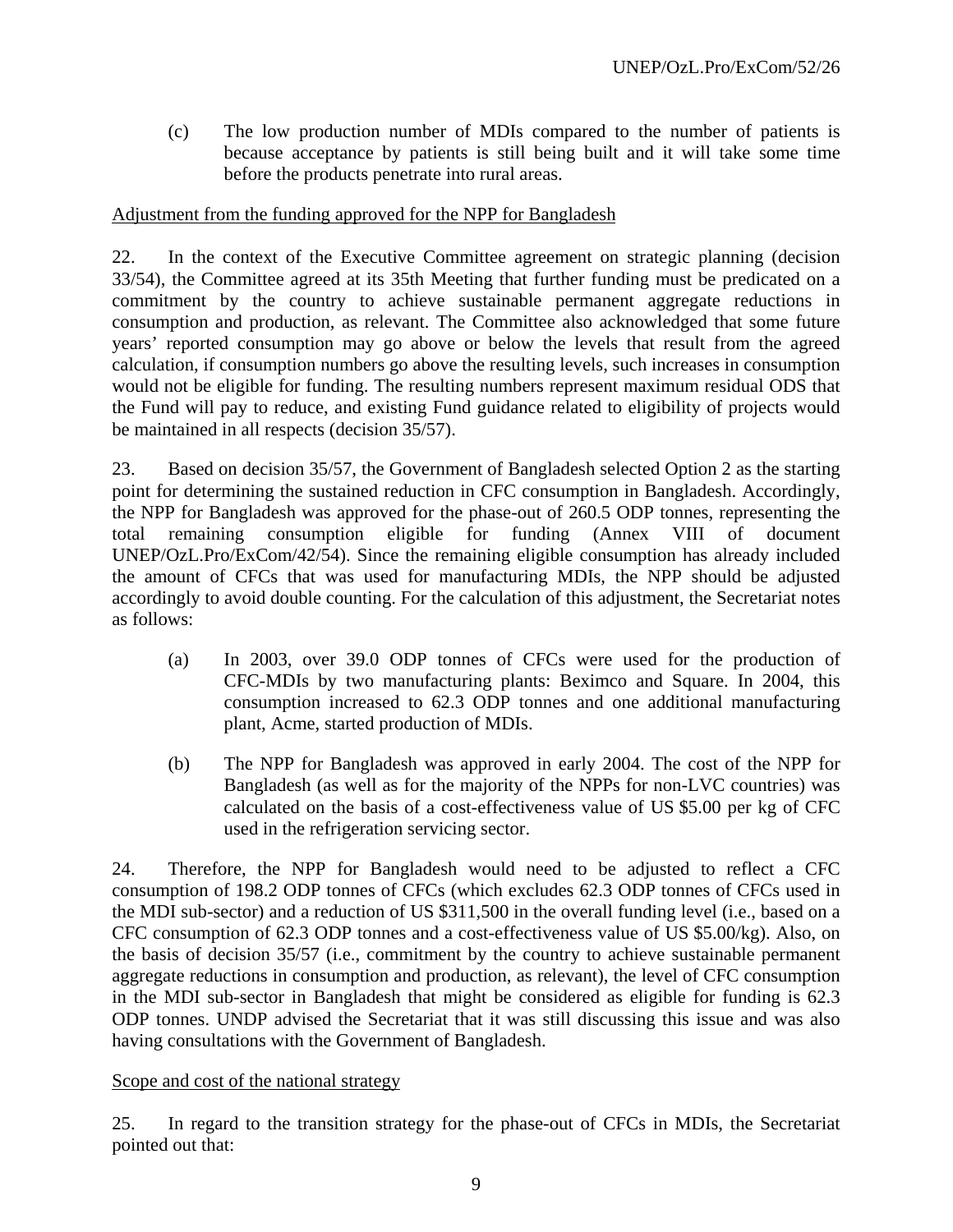- (a) Currently, CFC and HFA-MDIs are manufactured in Bangladesh by locally owned enterprises.
- (b) The law in the country prevents the importation of products from foreign companies when they are already produced by local companies. Also, for those MDIs where non-CFC alternatives involve either a carrier change or a change in the method of application, and because the alternatives are already listed in the European and British Pharmacopeia, the Directorate of Drug Administration of Bangladesh could register the products without referring to the Drug Control Committee;
- (c) All manufacturers of MDIs have already been registered with the Directorate of Drug Administration of Bangladesh; therefore, all of them comply with good practices pertaining to manufacturing of drugs, including MDIs;
- (d) It has been proven in both Article 5 and non-Article 5 countries that alternatives to CFC-MDIs are safe and effective in treating asthma and COPD. Furthermore, salbutamol and bechlomethasone HFA-MDIs and several DPIs are currently available on the market in Bangladesh;
- (e) Bangladesh as a least developed country (LDC) under the World Trade Organisation has a patent right exemption for pharmaceutical products until 2016. Therefore, patent rights and protection issues are not expected to have an impact on the conversion process to HFA-MDIs;
- (f) The project proposal for the conversion of three locally-owned MDI manufacturing plants has been prepared with the participation of major stakeholders, all of which have analyzed the technical and economic feasibility of the conversion of each of the CFC-MDI products available on the market. As a result, a group of CFC-MDI products was selected for conversion to alternative technologies;
- (g) A strategy for stockpiling CFCs currently used for active ingredients that could not be converted to HFA-MDIs due to non-availability of formulations (i.e., ipratropium bromide, triotropium and salmeterol) has been prepared by the Government of Bangladesh and the Lung Foundation.

26. It should be noted that, as part of the NPP for Bangladesh, the Executive Committee approved US \$214,000 for the establishment of a monitoring and management unit and US \$60,000 for public awareness and information dissemination activities. An additional US \$130,000 has been approved for the renewal of the institutional strengthening project (so far, total funding for institutional strengthening amounts to US \$480,000).

27. Based on the above observations and taking into account the current situation of the MDI sector in Bangladesh, the request for US \$265,550 for the implementation of the transition strategy cannot be justified. Only a modest technical assistance activity will be needed to complement the full introduction of HFC-134a MDIs in Bangladesh.

28. On this issue, UNEP advised that: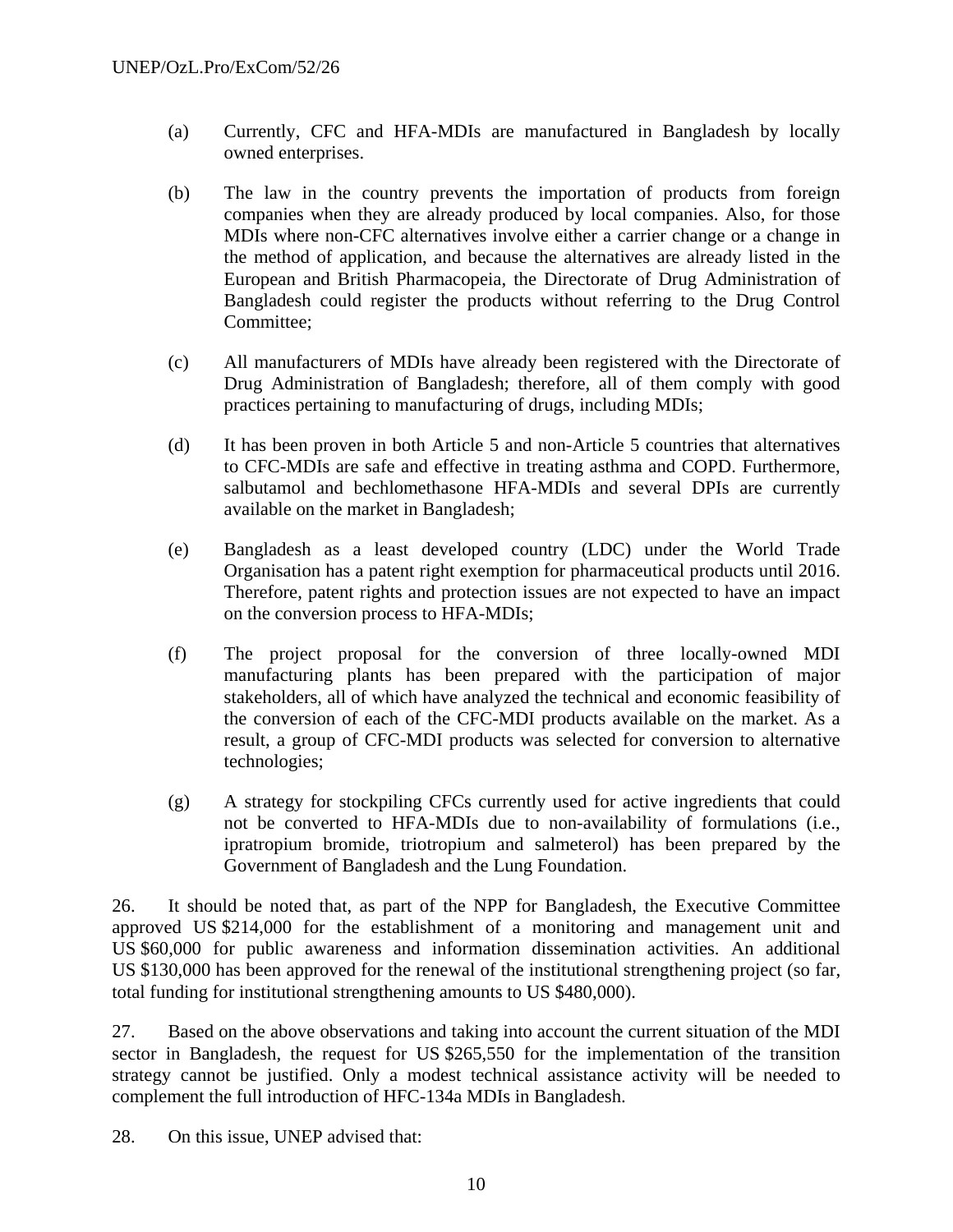- (a) The MDI manufacturing enterprises will have to give a commitment that they will be able to satisfy the country's MDI needs. Otherwise, the Government may decide to allow MDI imports, keeping in mind the critical health needs linked to these products;
- (b) Experience in developing countries shows that any incremental specific needs when converting to non-CFC alternatives (e.g., HFA specific requirement) would require additional effort from the companies;
- (c) At the country level, publicity, education and targeted awareness is needed for the market to understand that only the carrier and solvent have changed and the product does not have an adverse impact on patient health;
- (d) The Directorate of Drug Administration undertakes registration of pharmaceutical products in close consultation with the Drug Control Committee, therefore, there is a need to work with the Directorate closely during the transition process. Other regulatory measures need to be defined and implemented, such as: a ban on licensing of CFC-MDIs from markets for formulations where alternatives are available; monitoring and reporting of CFC procurement; stockpile management and use for MDI manufacturing; cessation of CFC use by MDI manufacturing companies; and declarations and reporting on CFC-MDI imports;
- (e) Although the project proposal has been endorsed by stakeholders other than the manufacturing companies, it should not be construed that all stakeholders played a role in assessing the technical and economic feasibility of each of the products. Uncertainty in product adoption is an issue that was highlighted during various consultations and hence needs to be addressed.
- (f) In Bangladesh, there are three enterprises manufacturing more than 10 MDI formulations. There is a need for intense awareness efforts supported by regulatory interventions for MDI phase-out. Project Management is also a critical component for ensuring timely completion of phase-out activities.

### Technical and cost issues related to the production facilities

29. The Secretariat and UNDP discussed technical and cost issues regarding the conversion of the three manufacturing plants from CFC to HFA propellant. The issues were, specifically: the request for retroactive payment for Beximco, and the request for additional equipment when the company is already producing HFA-MDIs; the eligibility of all the new equipment being requested for Acme and Pharma, taking into consideration that their production lines are relatively new; and the level of operating costs.

30. Subsequently, UNDP is considering adjustments to the cost of the projects by: removing some pieces of equipment that were already purchased by Beximco; retrofitting the existing mixing vessels in the production lines of Square and Acme; and reducing the capacities of the suspension vessels at Beximco and Acme. The operating costs are also being recalculated on the basis of the CFC consumption levels for the production of MDIs at the time of approval of the NPP for Bangladesh over a one-year period.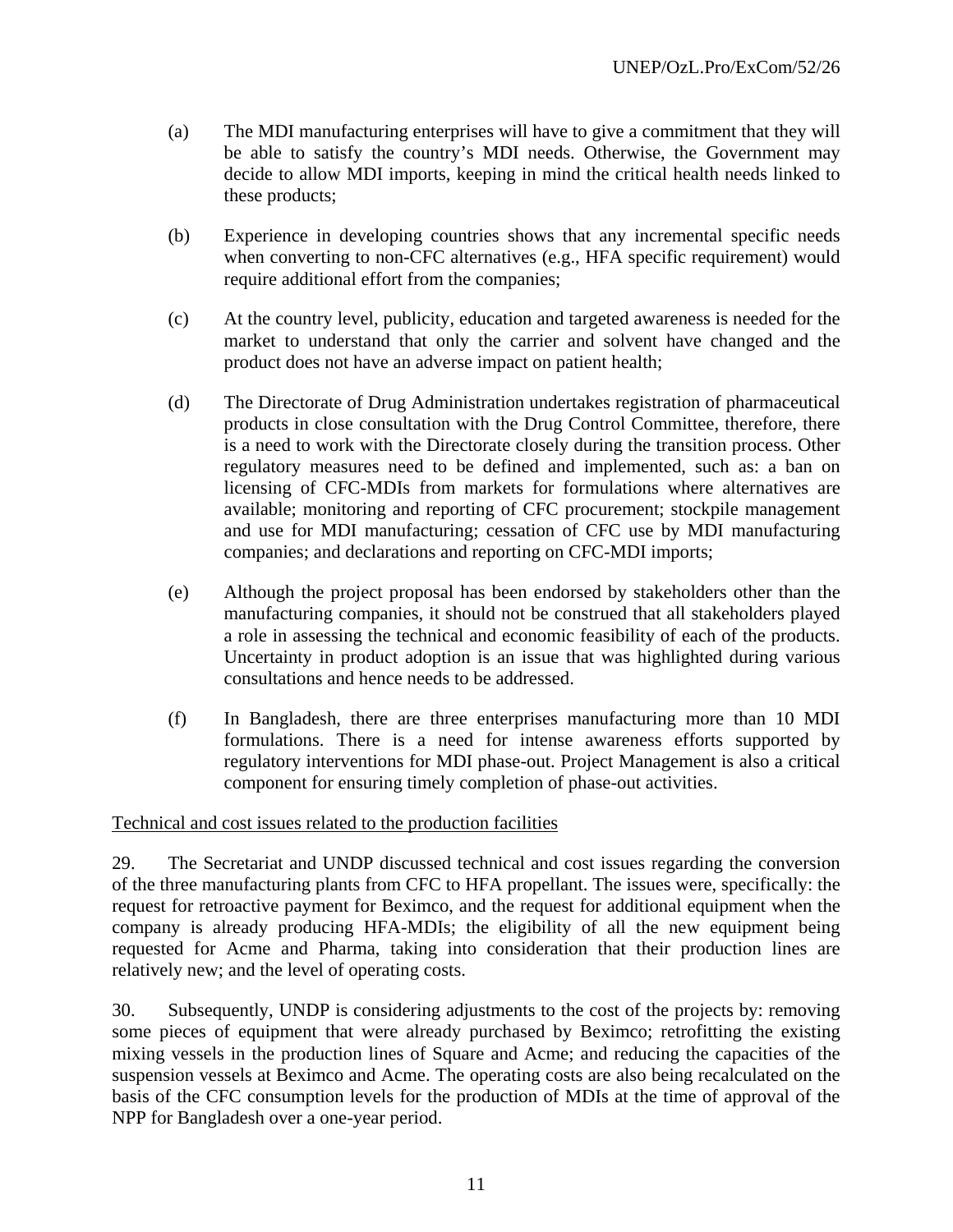# Technology transfer

31. The Secretariat and UNDP discussed several issues regarding technology transfer for the development of HFA-MDIs in Bangladesh. These issues were, specifically: the eligibility of the request for the development of a salbutamol plus ipratropium HFA-MDI when this CFC-MDI was only manufactured from 2005; the level of funding requested for development of ipratropium and ciclesonide HFA-MDIs, taking into consideration the relatively low levels of production and the fact that production of ciclesonide commenced only in 2004 by one company; and the technical capacity available in the country, considering that one enterprise has already developed two HFA-MDIs and the other two enterprises had already developed DPIs.

32. UNDP indicated that the approach for product development in Bangladesh consists in providing assistance for some formulations to each company, and additional technical support to self-develop other formulations in a timely manner. On this basis, of the ten different MDIs currently manufactured, six MDIs will be developed for the use of HFA propellant. Assistance from the Fund is being requested for product formulation for four MDIs and for technical assistance to be provided to local experts for the development of the other two MDIs. Formulation costs for MDIs with the same active ingredient have been reduced by sharing the formulation among the manufacturing enterprises. Furthermore, product development of each active ingredient will be done for one of the strengths of the drug only. Costs associated with the formulation of ciclesonide and the combined salbutamol with ipatropium HFA-MDIs will be covered by the enterprises and only funds for technical assistance will be requested.

33. Furthermore, some of the costs associated with product development will be covered both in an effort to build the capacity of the companies as well as to keep costs down, as shown in the table below:

| Funded by the project                           | <b>Funded by the enterprises</b>                  |
|-------------------------------------------------|---------------------------------------------------|
| Formulation and product development (including  | Standard analytical method development and        |
| specification development)                      | validation of all analytical methods (US \$3,500) |
| Component and raw material testing              | Overheads for trial batches, such as electricity, |
|                                                 | utilities, staff time (US \$5,000)                |
| Materials for stability batches                 | Laboratory testing of trial batches (US \$8,000)  |
| Manufacturing of stability batch supervision    | Stability testing (US \$211,000)                  |
| Technical supervision of laboratory testing of  | Formal equipment and process validation           |
| trial batches                                   | (US \$5,000)                                      |
| Analytical method development where specific to |                                                   |
| non-CFC formulation                             |                                                   |
| Technical support during validation             |                                                   |

Revision to the agreement between the Government and the Executive Committee

34. The current agreement between the Government of Bangladesh and the Executive Committee addresses all the remaining CFC consumption eligible for funding, including 62.3 ODP tonnes of CFCs that were used for the manufacturing of MDIs at the time of approval of the NPP. Therefore, in case the project for the phase-out of MDIs in Bangladesh is approved by the Executive Committee, the current agreement should be modified accordingly.